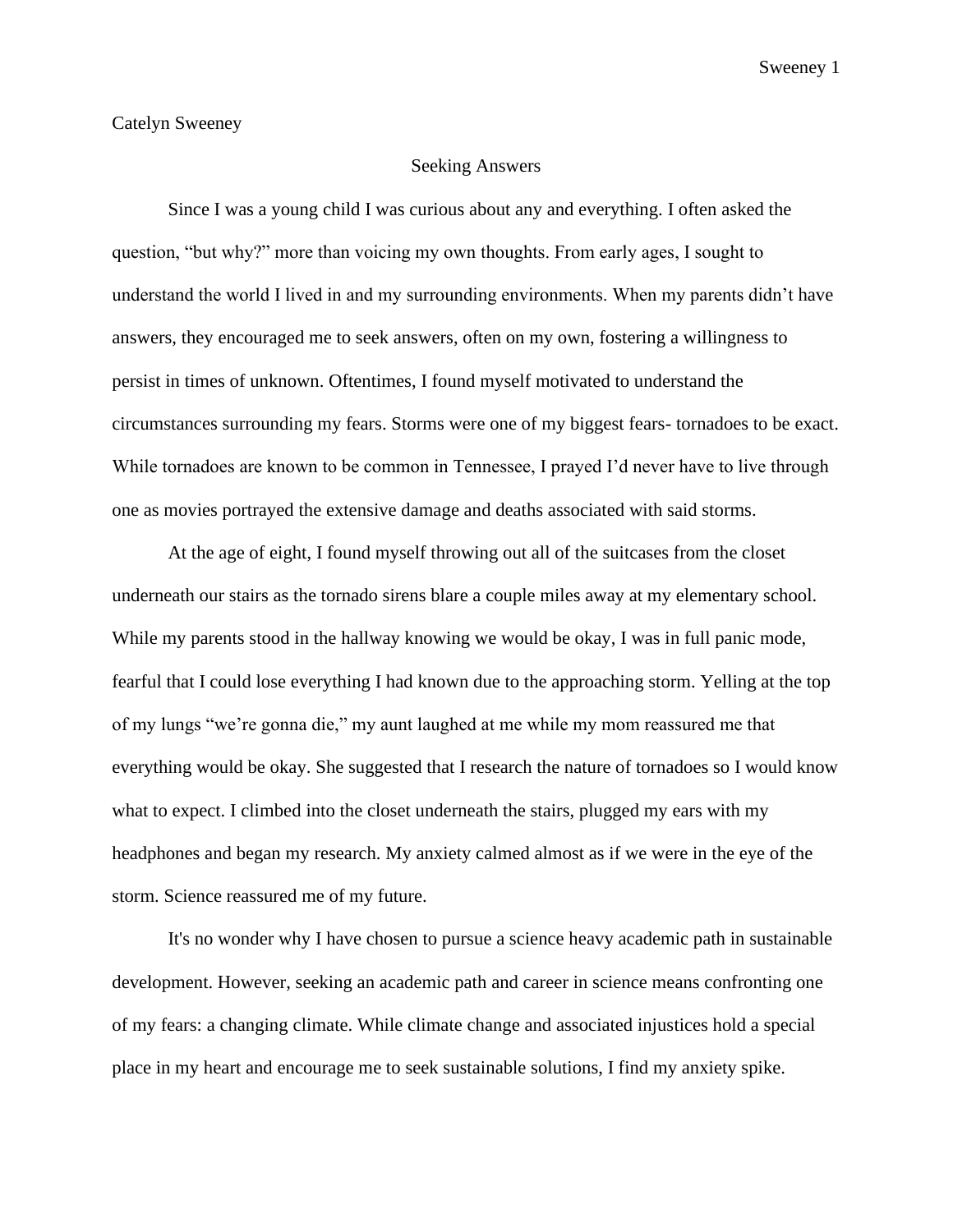Sweeney 2

Learning that storms are intensifying, that pollution is accumulating, and that capitalism cripples communities, I question my agency and the agency of society. I am worried that I can't save the planet or even begin to make an impact. Anxiety attacks are constantly on the horizon like an approaching storm, ready to tear through. Ready to force me into questioning my purpose, my place, and my capability. To prepare for the storm I research tangible ways I can reduce my negative environmental impacts.

So I shop locally, attempt a zero waste lifestyle, converse with others, volunteer, and continue to expand my knowledge in applicable ways. While at times these tasks are daunting, I reassure myself that this is all I can do for the time being. I learn in sustainable development courses that systemic change is necessary to aid a collective sustainable lifestyle as the current capitalist framework hinders opportunities outside of the agenda of maximizing profit and externalizing the costs of unintended consequences. This business like framework is woven into the fabric of systems in place which allow band aid fixes to persist, layering injustices. I chose to seek opportunities which expose me to said injustices and effects of externalities so that I might be a part of collective action. I attend services programs with my university, volunteer with local non-profits, and learn about ongoing projects to engage in. Collectively these experiences have not only given me tools to seek solutions and take action, but have given me hope. I know change is possible as I have seen it. Since those opportunities I seek ways to apply my gained knowledge and work towards becoming an active citizen. I hope others seek to be a part of collective action and work towards becoming active citizens.

When the recent tornado swept through my hometown while I was at school out of state I began to see just how many citizens were willing to help those in need. But it shouldn't take a catastrophe for average citizens to fulfill the obligations as a community member. It shouldn't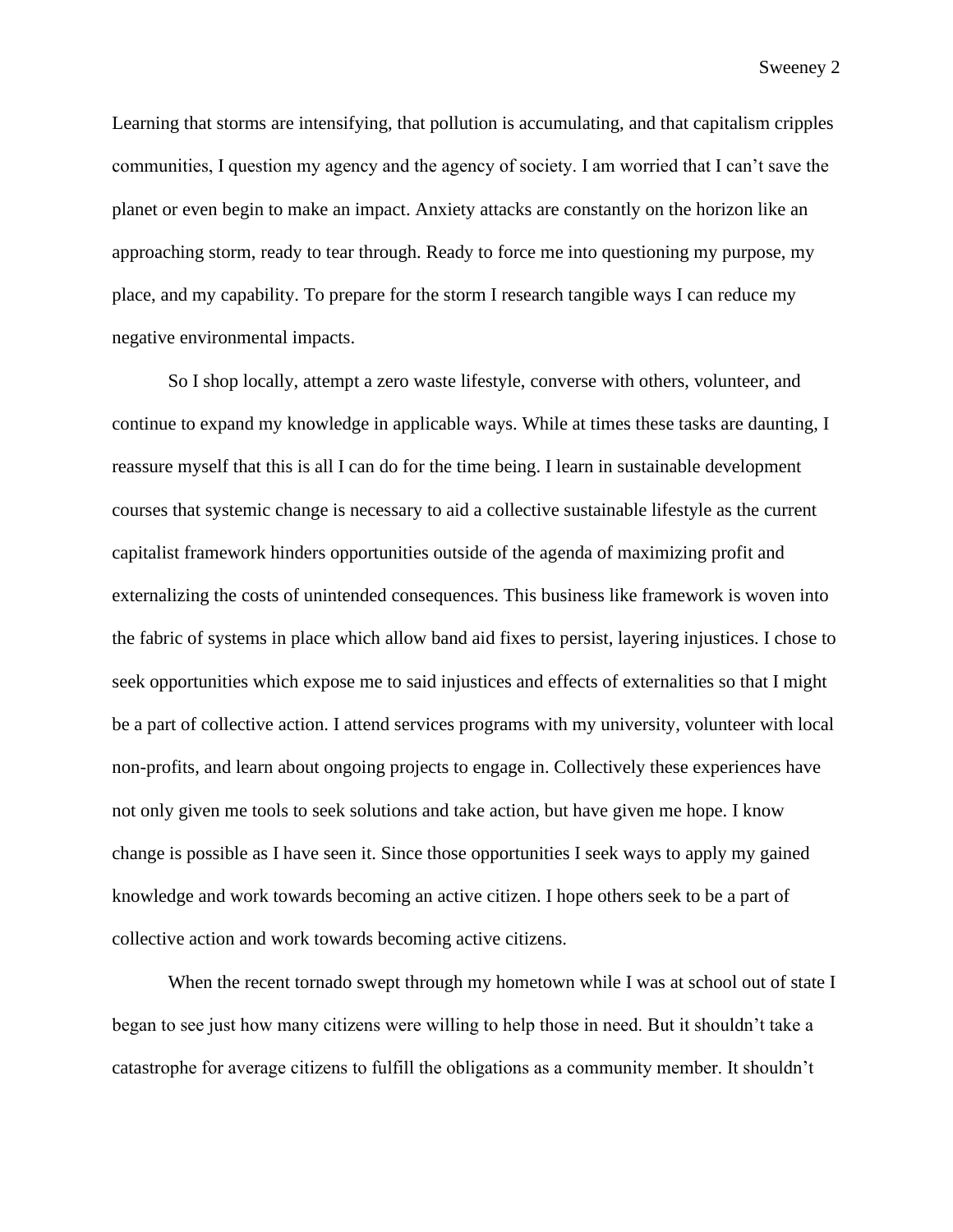Sweeney 3

take a catastrophe to realize environmental racism is occurring in your own back yard. It shouldn't take a catastrophe to recognize the power of nature and climate. It shouldn't take a catastrophe to educate yourself and become an active citizen. But if I learned anything from the historical year of 2020, sometimes it does take a catastrophe or multiple catastrophes for us to wake up, reflect, and act. Faced with a global pandemic, intensified natural disasters, a problematic administration, a historical election, and compounded injustices, I notice people have begun to rise. The growth of the Black Lives Matter movement in a whirlwind of a year proves that people do have agency, even under oppressive systems and societies. There is strength among us; we just have to learn how to harness the power of collective action.

The election of 2020, proved arguing and complaining on the divided controversial political climate is not only toxic but makes no progress, and there is a lot of progress to be made. However, listening and conversing about ways to move forward does. I learn storytelling is a vital role in communicating climate injustices. We must share and converse about our stories and our emotions. Perhaps this key element is what has ignited the fire in the Black Lives Matter movement most recently. While racism is something I have always heard about and witnessed, I haven't heard nearly as much intentional conversations around the topic until now. This movement has shown me just how we might utilize our emotions and anxieties to fuel our agency.

While 2020 has forced us to witness and experience things we have never imagined, it has forced us to reflect on all aspects of life and re envision them in a new reality. In ways it has made me nostalgic of the past and pre-covid times, I am reminded that those times too weren't perfect. Perhaps our reality will never be perfect, but we can at least try to improve our quality of